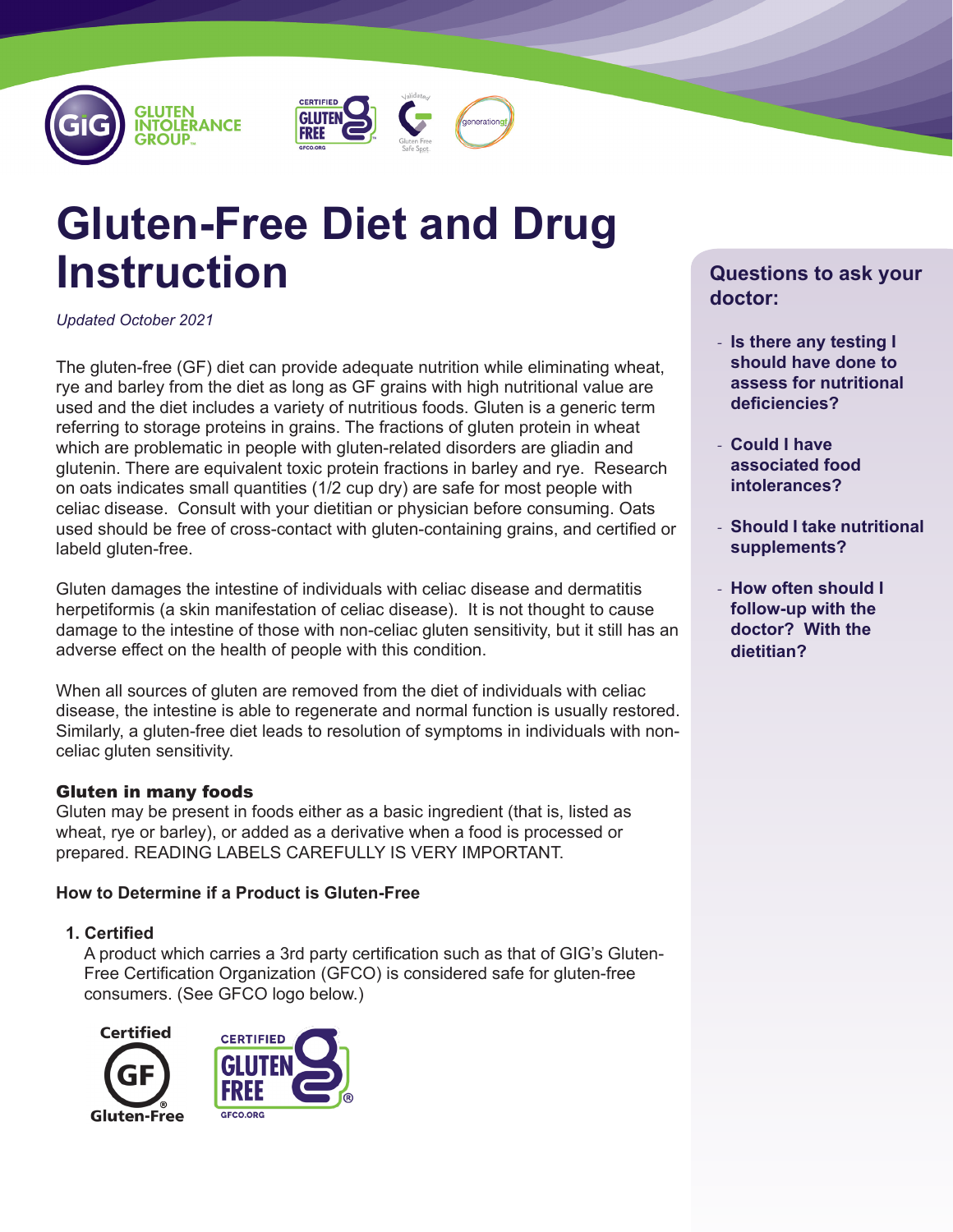# **2. Labeled**

If an FDA-regulated product is labeled "gluten-free" it is considered safe to consume. Manufacturers choosing to label products "gluten-free" are required to comply with the FDA regulation defining use of the term. The rule also applies to the terms "no gluten," "free of gluten," and "without gluten."

#### *FDA and USDA*

*The FDA gluten-free labeling regulation is a part of FALCPA (the "Food Allergen Labeling and Consumer Protection Act"). FALCPA*  applies to FDA-regulated products only. The FDA regulates the vast majority of packaged foods. The USDA regulates meats, *poultry, egg products and mixed products which generally contain more than 3% raw or 2% cooked meat (e.g. some soups and frozen entrees). Products regulated by the USDA are not required to comply with FALCPA, but an estimated 80-90% do so voluntarily.* 

# **3. Ingredients**

For products which are neither certified nor labeled "gluten-free", it is essential to read the ingredient list. If any of the following are present on the ingredient list, the product is not gluten-free: *wheat (including all types of wheat such as spelt), rye, barley, oats (unless certified or labeled gluten-free), malt, brewer's yeast.* 

- *A product that is labeled gluten-free may include the term "wheat" in the ingredient list (e.g. wheat starch) or in a separate "Contains wheat" statement, but the label must also include the following statement: "The wheat has been processed to allow this food to meet the Food and Drug Administration (FDA) requirements for gluten-free foods."*
- Remember: wheat-free is not the same as gluten-free. A product may be wheat-free but still contain rye or barley.

### *More information regarding looking for wheat on ingredient labels*

#### *FALCPA (the "Food Allergen Labeling and Consumer Protection Act")*

*FALCPA requires that the top 8 allergens be clearly identified, wheat being one of them. Derivatives of wheat such as "modified food starch" must clearly indicate that "wheat" is the source when this is the case. "Wheat" can either appear in parentheses in the ingredient*  list or in a separate "Contains" statement below or next to the ingredient list. As stated above, even though USDA products are not *required to comply with FALCPA, it's estimated that 80 to 90% do so voluntarily. If there is any doubt about whether a product is complying with FALCPA labeling, the following ingredients may be derived from wheat and need to be avoided or investigated: starch, food starch, modified food starch, dextrin.*

Foods included in the "Foods to Avoid" section of the chart below should be avoided if safety cannot be established. At times, you may find foods listed here that are gluten-free. The majority of the time this will not be the case. Think of these foods and ingredients as potentially dangerous until you have checked them for safety. Safety is established when a package item is certified or labeled gluten-free or when the ingredients and preparations are known to be gluten-free (see notes above about "gluten-free" labeling on FDA vs. USDA regulated products.)

Getting the appropriate number of servings from each food group will help ensure adequate nutrition, including vitamins and minerals. Remember that combination foods such as a sandwich or casserole will have servings from more than one food group. The guidelines in this instruction follow the recommendations of "My Plate," the U.S. government guidelines for healthy eating. The numbers of recommended servings listed below are general averages for adults, and amounts vary depending on activity level, age, gender, and other factors. (Find more details here: https://www.choosemyplate.gov/ MyPlate)

At times people newly diagnosed with celiac disease or gluten sensitivity, or those who have been following the GF diet may show signs of nutrient deficiencies including B vitamins, calcium, iron, zinc and other nutrients. Speak with your dietitian or physician about solving deficiency problems. Occasionally vitamin and mineral supplements may be recommended (these often will include calcium, folate, and other B vitamins, and/or iron). Recommended supplementation will vary with each individual. Once the intestine is healed (in the case of celiac disease), and provided there is no other health problem that will cause a deficiency, an adequate, well-balanced diet with a variety of foods should provide all the vitamins and minerals you need.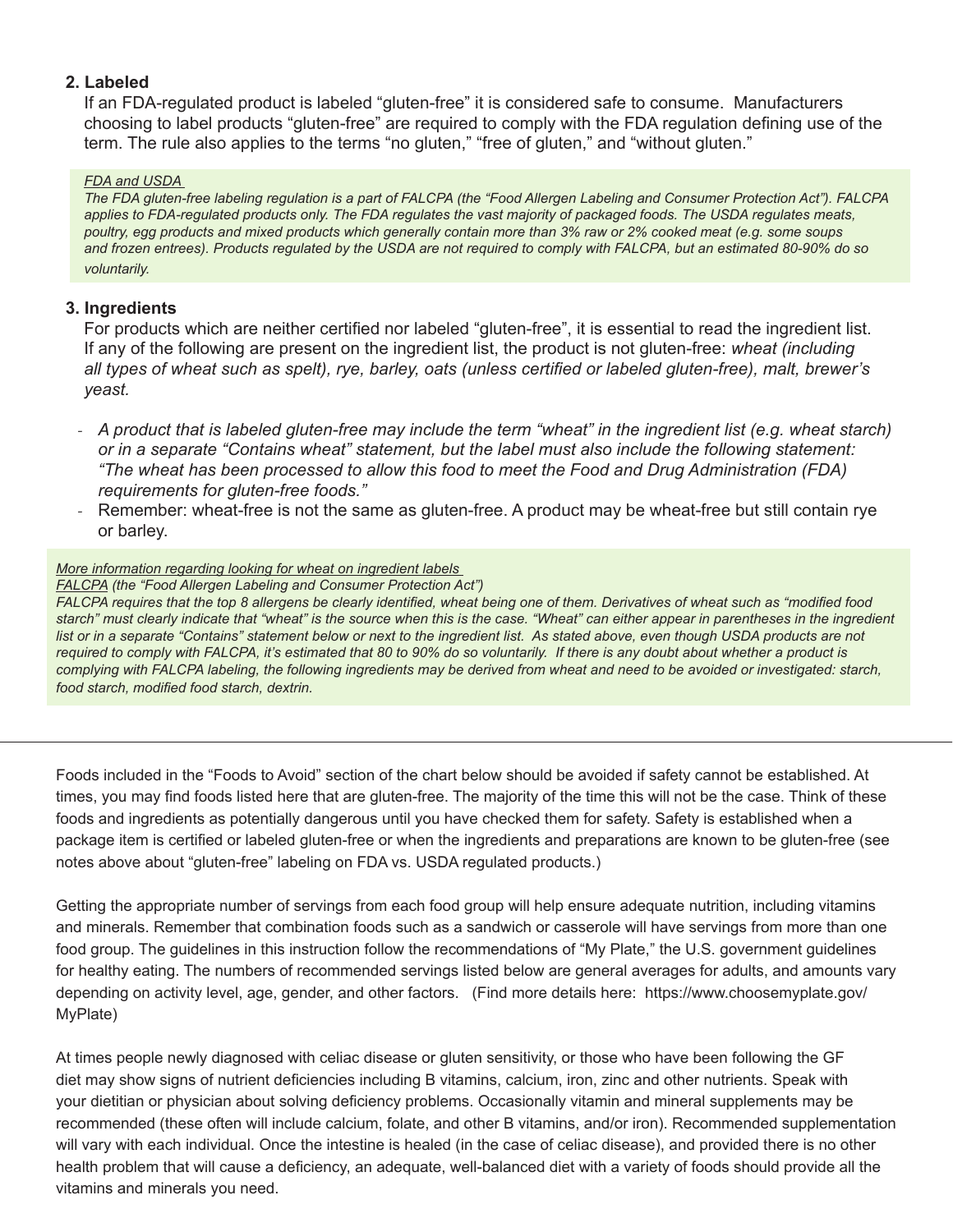| <b>GRAINS</b> |
|---------------|
|---------------|

#### **GRAINS Foods to Avoid: Foods Allowed: Notes:**

or barley.

*If safety cannot be established*

BEWARE: WHEAT-FREE does not always mean gluten-free

Those containing wheat (including einkorn, emmer, durum, faro, graham, semolina, spelt, bulgur, couscous), rye,

using GF flours.

**Grains Group.** 

Breads may be purchased ready-to-eat, as mixes to prepare at home, or baked

**In general, 1 slice of bread, 1 cup of ready-to-eat cereal, or ½ cup of cooked rice, cooked pasta, or cooked cereal can be considered as 1 ounce-equivalent from the** 

#### **6 ounces/day**

Grains supply many of the B vitamins and minerals required daily. Grains can also supply a significant amount of soluble and insoluble fiber.

Not all GF grains have similar nutrient content. Choose whole grains with high nutrient density.

Gluten-free bread products are often higher in calories than wheat breads. Read labels to determine a serving.

**• Make at least half of your grains whole grains.**

**BREAD & GRAINS** Specially prepared breads using only allowed flours: amaranth, arrowroot, bean, buckwheat, chia, corn, flax, millet, nut, and oats (certified GF), potato, quinoa, rice, sorghum, soy, tapioca, and teff are allowable‡.

#### **COOKED GRAINS**

Amaranth, buckwheat, corn/ polenta, millet, oats (certified GF), quinoa, rice, sorghum, teff.

#### **CEREALS**

Hot cereals: made from the allowable grains and seeds. Cold cereals: Cereals made from allowed grains and with no malt or malt flavoring.

Those containing wheat (including einkorn, emmer, durum, faro, graham, semolina, spelt, bulgur, couscous), rye, or barley.

New products with 'unusual' grains are constantly being introduced. Do not use them before confirming GF status.

#### **CRACKERS & SNACK FOODS**

Rice wafers; rice crackers; corn and potato chips\*; rice cakes\*, pure corn tortillas; popcorn, caramel corn\*

Those containing wheat (including einkorn, emmer, durum, faro, graham, semolina, spelt, bulgur, couscous), rye, or barley.

\*Consult label and contact manufacturer to clarify questionable ingredients.

#### **READ LABELS CAREFULLY.**

If the product shows 'brown rice syrup,' contact the manufacturer to check for "barley malt enzymes" used in processing

#### **POTATO, RICE, PASTA & OTHER STARCHES**

White and sweet potatoes; yams; hominy; rice, wild rice; pasta made from rice, soy, corn or other allowed ingredients. Some Asian rice\* and bean thread noodles\*

Noodles, spaghetti or macaroni made from grains not allowed. Most packaged\* or frozen rice or pasta side dishes\*.

\*Consult label and contact manufacturer to clarify questionable ingredients.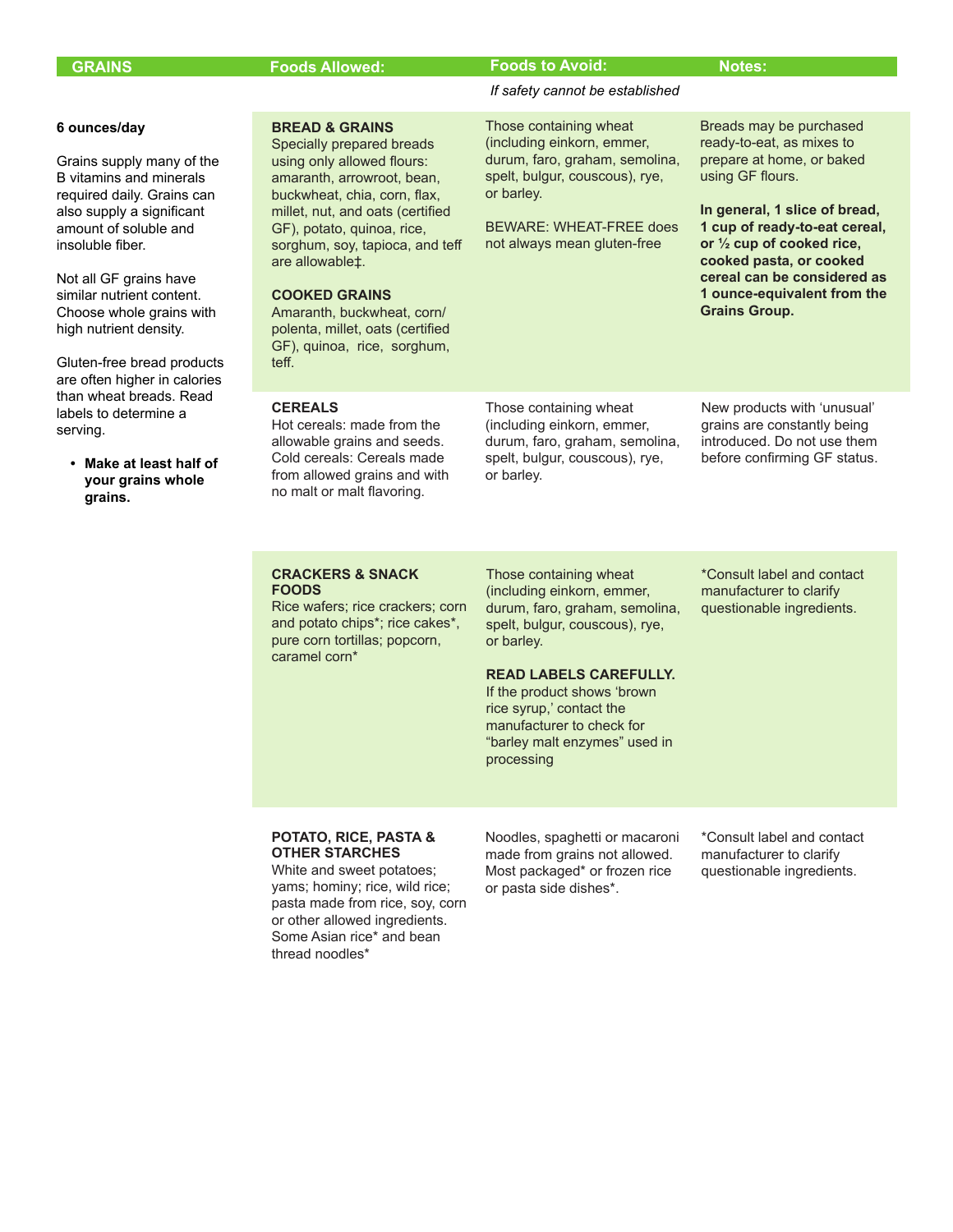| <b>VEGETABLES</b>                                                                                                                                                                                                                                                                                                                          | <b>Foods Allowed:</b>                                                                                       | <b>Foods to Avoid:</b>                                                                                                                                                 | <b>Notes:</b>                                                                                                                                                                                                                                                   |
|--------------------------------------------------------------------------------------------------------------------------------------------------------------------------------------------------------------------------------------------------------------------------------------------------------------------------------------------|-------------------------------------------------------------------------------------------------------------|------------------------------------------------------------------------------------------------------------------------------------------------------------------------|-----------------------------------------------------------------------------------------------------------------------------------------------------------------------------------------------------------------------------------------------------------------|
| $2\frac{1}{2}$ - 3 cups per day*<br>Vegetables are an excellent<br>source of vitamins, minerals<br>and fiber. Fresh vegetables<br>or flash frozen will have the<br>highest nutrient content. Limit<br>the amount of added fats to<br>control caloric intake.<br>Make at least half of<br>$\bullet$<br>your plate fruits and<br>vegetables. | All plain, fresh, frozen, or<br>canned. Some commercially<br>prepared vegetables*                           | If safety cannot be established<br>Creamed vegetables*,<br>vegetables canned in sauce*,<br>some canned beans*, some<br>commercially prepared<br>vegetables and salads* | *Consult label and contact<br>manufacturer to clarify<br>questionable ingredients.<br>In general, 1 cup of raw<br>or cooked vegetables or<br>vegetable juice, or 2 cups of<br>raw leafy salad greens can<br>be considered as 1 cup from<br>the Vegetable Group. |
| <b>FRUITS</b>                                                                                                                                                                                                                                                                                                                              | <b>Foods Allowed:</b>                                                                                       | <b>Foods to Avoid:</b>                                                                                                                                                 | <b>Notes:</b>                                                                                                                                                                                                                                                   |
|                                                                                                                                                                                                                                                                                                                                            |                                                                                                             | If safety cannot be established                                                                                                                                        |                                                                                                                                                                                                                                                                 |
| 1 $\frac{1}{2}$ - 2 cups per day*<br>Fruits are an excellent source<br>of vitamins, minerals, and<br>fiber. Use of raw, fresh fruits                                                                                                                                                                                                       | All fresh, frozen, canned or<br>most dried fruits*, All 100%<br>fruit juices; some canned pie<br>fillings*. | Thickened or prepared fruits;<br>some pie fillings*.                                                                                                                   | *Consult label and contact<br>manufacturer to clarify<br>questionable ingredients.                                                                                                                                                                              |
| increases the fiber in the diet.<br>• Make at least half of                                                                                                                                                                                                                                                                                |                                                                                                             |                                                                                                                                                                        | In general, 1 cup of fruit or<br>100% fruit juice, 1 piece of<br>many fruits, or 1/2 cup of dried                                                                                                                                                               |

**fruit can be considered as 1 cup from the Fruit Group.**

**your plate fruits and** 

**vegetables.**

| <b>DAIRY</b>                                                                                                                                                                                                                                                                          | <b>Foods Allowed:</b>                                                                                                                                                                                               | <b>Foods to Avoid:</b>                                                         | <b>Notes:</b>                                                                                                                                                                                                                                  |
|---------------------------------------------------------------------------------------------------------------------------------------------------------------------------------------------------------------------------------------------------------------------------------------|---------------------------------------------------------------------------------------------------------------------------------------------------------------------------------------------------------------------|--------------------------------------------------------------------------------|------------------------------------------------------------------------------------------------------------------------------------------------------------------------------------------------------------------------------------------------|
|                                                                                                                                                                                                                                                                                       |                                                                                                                                                                                                                     | If safety cannot be established                                                |                                                                                                                                                                                                                                                |
| 3 cups per day<br>Dairy foods are our primary<br>source of calcium. If you<br>are dairy intolerant, use of a<br>calcium supplement may be<br>recommended. Dairy foods are<br>also a good protein source and<br>may be substituted for other<br>protein foods in a vegetarian<br>diet. | <b>MILK</b><br>Fresh, dry, evaporated or<br>condensed milk; cream; sour<br>cream*; whipping cream;<br>yogurt.                                                                                                       | Malted milk; some commercial<br>chocolate drinks*; some<br>nondairy creamers.* | In general, 1 cup of milk,<br>yogurt, or soy milk, or 1 $\frac{1}{2}$<br>ounces of natural cheese can<br>be considered as 1 cup from<br>the Dairy Group.<br>*Consult label and contact<br>manufacturer to clarify<br>questionable ingredients. |
| • Choose skim or low fat<br>products                                                                                                                                                                                                                                                  | <b>CHEESE</b><br>All aged cheeses, such as<br>cheddar, Swiss, Edam, and<br>Parmesan. Cottage cheese,<br>cream cheese, pasteurized<br>processed cheese*. Veined<br>cheeses, such as blue cheese<br>are also allowed* | Any cheese product containing<br>products to be avoided.                       | *Consult label and contact<br>manufacturer to clarify<br>questionable ingredients.                                                                                                                                                             |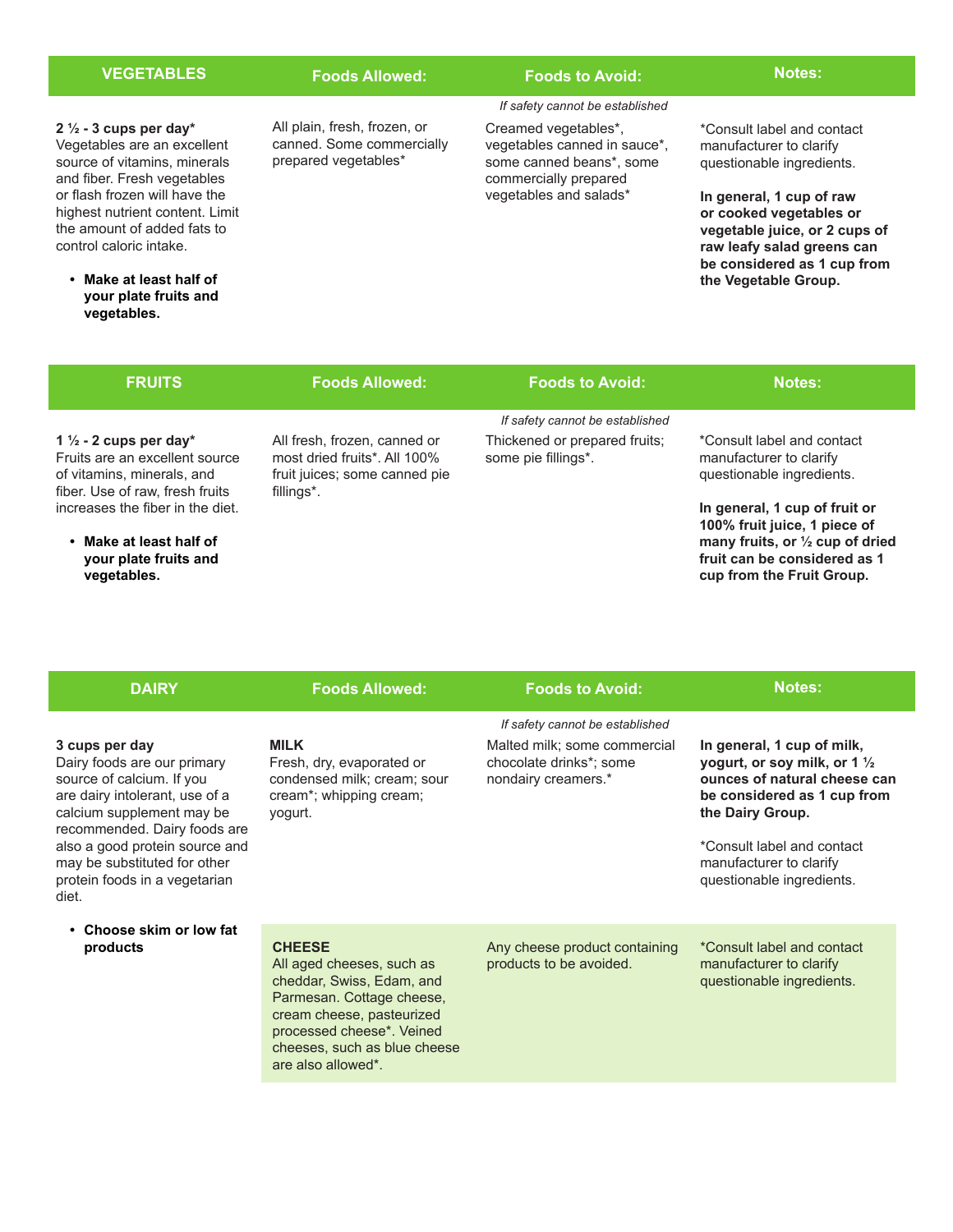| If safety cannot be established<br><b>MEAT, FISH, POULTRY</b><br>Prepared or processed meats<br>5-6 ounce equivalents*<br>Protein is an essential nutrient<br>All fresh meats, seafood,<br>containing grains to avoid,<br>poultry. Fish canned in<br>such as: some sausages*,<br>fish, 1 egg, 1/2 oz nuts or<br>for growth, tissue repair and<br>hot dogs*; bologna*; and<br>fighting infections. Complete<br>water, oil, brine, or vegetable<br>proteins are found in all meats<br>broth; some processed meat<br>luncheon meats*. Chili con<br>cup cooked beans, lentils<br>from animals, poultry and fish.<br>products, such as hot dogs,<br>carne*. Bread-containing<br>or peas.<br>Choose lean cuts and cooking<br>lunch meats, or cured meats*.<br>products, such as Swiss steak,<br>methods to limit your fat intake.<br>meat loaf, meatballs, and<br>*Consult label and contact<br>croquettes. Tuna canned with<br>manufacturer to clarify<br>In addition, the following are<br>hydrolyzed protein*. Turkey<br>questionable ingredients.<br>good plant-based protein<br>with hydrolyzed vegetable<br>sources: beans, peas, lentils,<br>protein (HVP) injected as<br>nuts and seeds.<br>part of the basting solution.<br>"Imitation Crab or other meat<br>analogs" containing wheat<br>starch or other unacceptable<br>filler. Quick Individually Frozen<br>(QIF) seafood‡.<br><b>EGGS</b><br>Be aware that some<br>Eggs in sauces made from<br>Plain or in cooking.<br>wheat, rye, oats, or barley.<br>Usually wheat flour is used in<br>based filler in scrambled<br>white sauce.<br>eggs and omelets.<br><b>FATS &amp; SWEETS</b><br><b>Foods Allowed</b><br><b>Foods to Avoid</b><br><b>Notes</b><br>If safety cannot be established<br>*Consult label and contact<br>Some commercial salad<br><b>FATS</b><br>Use sparingly.<br>manufacturer to clarify<br>dressings with thickeners*.<br>Although fats and sweets often<br>Butter, margarine, vegetable<br>questionable ingredients.<br>Some dry roasted nuts may<br>provide desirable taste and<br>oil, olive oil, hydrogenated<br>contain wheat.<br>texture to meals and snacks,<br>butter, vegetable oil,<br>they also often provide excess<br>shortening, nuts, peanuts,<br>calories. Use small amounts.<br>some salad dressings*,<br>mayonnaise*.<br><b>DESSERTS</b><br>Commercial cakes, cookies,<br>*Consult label and contact<br>manufacturer to clarify<br>Cakes, cookies, quick breads,<br>pies, etc., made with grains and<br>pastries, puddings made<br>flours that are not allowed.<br>questionable ingredients.<br>with allowed ingredients.<br>Products containing brown<br>Cornstarch, tapioca and<br>rice syrup made w/ barley malt<br>enzyme*.<br>rice puddings. Puddings*.<br>Ice cream w/few, simple<br>ingredients. Sorbet*, frozen<br>yogurt*, sherbet*.<br><b>SWEETS</b><br>Some commercial candies.<br>*Consult label and contact<br>Jelly, jam, honey, brown<br>Watch for malt/malt flavoring.<br>manufacturer to clarify<br>& white sugar, molasses,<br>Brown rice syrup made w/<br>questionable ingredients.<br>most syrups*, some candy*,<br>barley malt enzyme*.<br>Wheat must be labeled on<br>chocolate, pure cocoa,<br>all products with oversight by<br>coconut, marshmallows*.<br>the FDA. | <b>PROTEIN</b> | <b>Foods Allowed</b> | <b>Foods to Avoid</b> | <b>Notes</b>                                                                                                                                            |
|-----------------------------------------------------------------------------------------------------------------------------------------------------------------------------------------------------------------------------------------------------------------------------------------------------------------------------------------------------------------------------------------------------------------------------------------------------------------------------------------------------------------------------------------------------------------------------------------------------------------------------------------------------------------------------------------------------------------------------------------------------------------------------------------------------------------------------------------------------------------------------------------------------------------------------------------------------------------------------------------------------------------------------------------------------------------------------------------------------------------------------------------------------------------------------------------------------------------------------------------------------------------------------------------------------------------------------------------------------------------------------------------------------------------------------------------------------------------------------------------------------------------------------------------------------------------------------------------------------------------------------------------------------------------------------------------------------------------------------------------------------------------------------------------------------------------------------------------------------------------------------------------------------------------------------------------------------------------------------------------------------------------------------------------------------------------------------------------------------------------------------------------------------------------------------------------------------------------------------------------------------------------------------------------------------------------------------------------------------------------------------------------------------------------------------------------------------------------------------------------------------------------------------------------------------------------------------------------------------------------------------------------------------------------------------------------------------------------------------------------------------------------------------------------------------------------------------------------------------------------------------------------------------------------------------------------------------------------------------------------------------------------------------------------------------------------------------------------------------------------------------------------------------------------------------------------------------------------------------------------------------------------------------------------|----------------|----------------------|-----------------------|---------------------------------------------------------------------------------------------------------------------------------------------------------|
|                                                                                                                                                                                                                                                                                                                                                                                                                                                                                                                                                                                                                                                                                                                                                                                                                                                                                                                                                                                                                                                                                                                                                                                                                                                                                                                                                                                                                                                                                                                                                                                                                                                                                                                                                                                                                                                                                                                                                                                                                                                                                                                                                                                                                                                                                                                                                                                                                                                                                                                                                                                                                                                                                                                                                                                                                                                                                                                                                                                                                                                                                                                                                                                                                                                                                         |                |                      |                       |                                                                                                                                                         |
|                                                                                                                                                                                                                                                                                                                                                                                                                                                                                                                                                                                                                                                                                                                                                                                                                                                                                                                                                                                                                                                                                                                                                                                                                                                                                                                                                                                                                                                                                                                                                                                                                                                                                                                                                                                                                                                                                                                                                                                                                                                                                                                                                                                                                                                                                                                                                                                                                                                                                                                                                                                                                                                                                                                                                                                                                                                                                                                                                                                                                                                                                                                                                                                                                                                                                         |                |                      |                       | *An ounce equivalent is: 1<br>oz cooked meat poultry or<br>seeds; 1 TB nut butter, 1/4<br>#May be dusted with flour or<br>other starches in processing. |
|                                                                                                                                                                                                                                                                                                                                                                                                                                                                                                                                                                                                                                                                                                                                                                                                                                                                                                                                                                                                                                                                                                                                                                                                                                                                                                                                                                                                                                                                                                                                                                                                                                                                                                                                                                                                                                                                                                                                                                                                                                                                                                                                                                                                                                                                                                                                                                                                                                                                                                                                                                                                                                                                                                                                                                                                                                                                                                                                                                                                                                                                                                                                                                                                                                                                                         |                |                      |                       | restaurants may add a wheat-                                                                                                                            |
|                                                                                                                                                                                                                                                                                                                                                                                                                                                                                                                                                                                                                                                                                                                                                                                                                                                                                                                                                                                                                                                                                                                                                                                                                                                                                                                                                                                                                                                                                                                                                                                                                                                                                                                                                                                                                                                                                                                                                                                                                                                                                                                                                                                                                                                                                                                                                                                                                                                                                                                                                                                                                                                                                                                                                                                                                                                                                                                                                                                                                                                                                                                                                                                                                                                                                         |                |                      |                       |                                                                                                                                                         |
|                                                                                                                                                                                                                                                                                                                                                                                                                                                                                                                                                                                                                                                                                                                                                                                                                                                                                                                                                                                                                                                                                                                                                                                                                                                                                                                                                                                                                                                                                                                                                                                                                                                                                                                                                                                                                                                                                                                                                                                                                                                                                                                                                                                                                                                                                                                                                                                                                                                                                                                                                                                                                                                                                                                                                                                                                                                                                                                                                                                                                                                                                                                                                                                                                                                                                         |                |                      |                       |                                                                                                                                                         |
|                                                                                                                                                                                                                                                                                                                                                                                                                                                                                                                                                                                                                                                                                                                                                                                                                                                                                                                                                                                                                                                                                                                                                                                                                                                                                                                                                                                                                                                                                                                                                                                                                                                                                                                                                                                                                                                                                                                                                                                                                                                                                                                                                                                                                                                                                                                                                                                                                                                                                                                                                                                                                                                                                                                                                                                                                                                                                                                                                                                                                                                                                                                                                                                                                                                                                         |                |                      |                       |                                                                                                                                                         |
|                                                                                                                                                                                                                                                                                                                                                                                                                                                                                                                                                                                                                                                                                                                                                                                                                                                                                                                                                                                                                                                                                                                                                                                                                                                                                                                                                                                                                                                                                                                                                                                                                                                                                                                                                                                                                                                                                                                                                                                                                                                                                                                                                                                                                                                                                                                                                                                                                                                                                                                                                                                                                                                                                                                                                                                                                                                                                                                                                                                                                                                                                                                                                                                                                                                                                         |                |                      |                       |                                                                                                                                                         |
|                                                                                                                                                                                                                                                                                                                                                                                                                                                                                                                                                                                                                                                                                                                                                                                                                                                                                                                                                                                                                                                                                                                                                                                                                                                                                                                                                                                                                                                                                                                                                                                                                                                                                                                                                                                                                                                                                                                                                                                                                                                                                                                                                                                                                                                                                                                                                                                                                                                                                                                                                                                                                                                                                                                                                                                                                                                                                                                                                                                                                                                                                                                                                                                                                                                                                         |                |                      |                       |                                                                                                                                                         |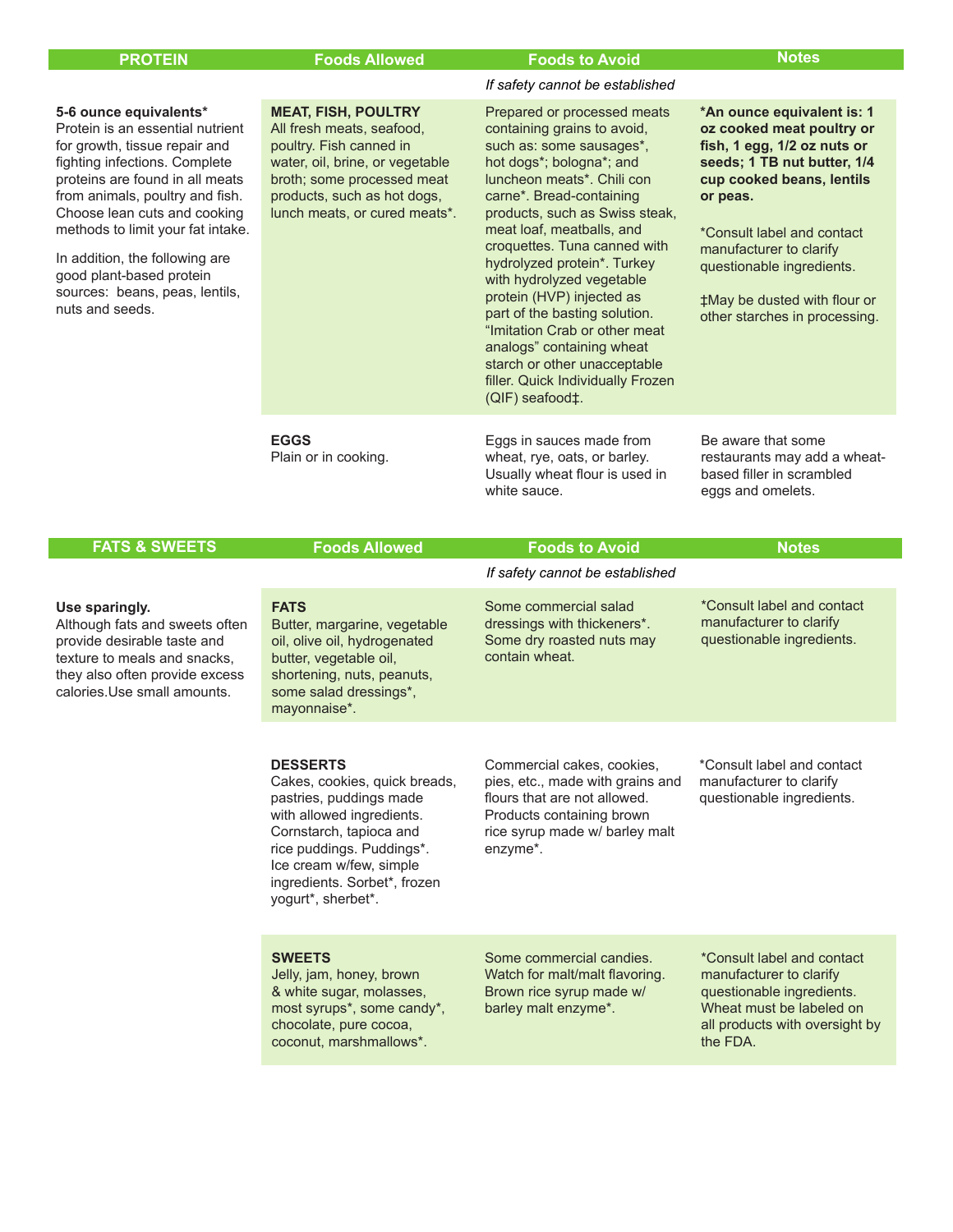| <b>OTHER</b>                                                                                                                                                                                                                                | <b>Foods Allowed</b>                                                                                                                                                                                                                      | <b>Foods to Avoid</b>                                                                                                                                                                         | <b>Notes</b>                                                                                                                                                                                                                                                   |
|---------------------------------------------------------------------------------------------------------------------------------------------------------------------------------------------------------------------------------------------|-------------------------------------------------------------------------------------------------------------------------------------------------------------------------------------------------------------------------------------------|-----------------------------------------------------------------------------------------------------------------------------------------------------------------------------------------------|----------------------------------------------------------------------------------------------------------------------------------------------------------------------------------------------------------------------------------------------------------------|
|                                                                                                                                                                                                                                             |                                                                                                                                                                                                                                           | If safety cannot be established                                                                                                                                                               |                                                                                                                                                                                                                                                                |
| Liquids are important in our<br>body's regulation and balance.<br>Most people need 6-8 glasses<br>of liquids daily.<br>Spices and herbs add flavor<br>and variety to any diet. There is<br>no need for the gluten-free diet<br>to be bland! | <b>BEVERAGES</b><br>Instant, ground coffee, and<br>flavored coffee beans; tea,<br>and instant tea; carbonated<br>beverages*; pure cocoa<br>powder; wine and distilled<br>spirits, such as rums, vodka,<br>whiskey, etc. Most hard ciders. | Grain-based beverages (such<br>as Ovaltine <sup>®</sup> ), malted milk;<br>ales; beer; some hard ciders;<br>Instant Flavored coffees*.<br>Some herbal teas w/barley or<br>barley malt added*. | *Consult label and contact<br>manufacturer to clarify<br>questionable ingredients.                                                                                                                                                                             |
|                                                                                                                                                                                                                                             | <b>MISC</b><br>Spices (pepper, cloves, ginger,<br>nutmeg, cinnamon, allspice,<br>etc.). Salt.<br>Herbs (oregano, rosemary,<br>$etc.$ ).                                                                                                   | Some curry powders*. Some<br>dry seasoning mixes or<br>blends*. Some gravy extracts*,<br>meat sauces*, and soy<br>sauces <sup>*</sup> .<br>Malt vinegar                                       | "Spices" on labels refers to<br>pure spices, which are GF.<br>Seasonings or blends could<br>include blended spices with a<br>flow or anti-caking agent which<br>needs to be cleared as safe<br>to use. "Flavorings" are only<br>problematic in meat products;  |
|                                                                                                                                                                                                                                             | Food coloring.<br>Flavoring extracts and imitation<br>and natural flavorings.<br>Baking and Nutritional Yeast,<br>baking soda, baking powder,<br>cream of tartar, and dry                                                                 | <b>Brewer's Yeast</b><br>Communion wafers/bread.<br>Note: In Catholic communion,<br>host crumbs are often added to<br>the wine before it is served. A<br>workable solution is to arrange      | however labeling law requires<br>that if wheat is used, it must<br>be declared on meat products.<br>Natural and artificial flavorings<br>regulated under FDA are<br>required to identify wheat.<br>Vinegar (with the exception<br>of malt vinegar) & distilled |
|                                                                                                                                                                                                                                             | mustard, vinegars (except<br>malt vinegar), and olives.<br>Monosodium glutamate (MSG).                                                                                                                                                    | to use a goblet of your own.<br>GF communion wafers are<br>available.                                                                                                                         | spirits do not contain protein,<br>therefore, are gluten-free. All<br>proteins, including gluten, are                                                                                                                                                          |

# **FOOD ADDITIVES THAT ARE SAFE FOR PERSONS WITH GLUTEN-RELATED DISORDERS (This list is not an exhaustive list)**

Annatto Ascorbic Acid BHA BHT Beta Carotene Biotin Calcium Chloride Calcium Pantothenate Calcium Phosphate Carboxymethylcellulose Carrageenan Citric Acid Corn Sweetener Corn Syrup Solids Demineralized Whey

Dextrimaltose Dextrose Folic Acid – Folacin Fructose Fumaric Acid Gums: Acacia, Arabic, Carob Bean, Cellulose, Guar, Locust Bean, Tragacanth, and Xanthan Invert Sugar Lactic Acid Lactose Lecithin Magnesium Hydroxide Malic Acid

Mannitol Microcrystalline Cellulose Niacin – Niacinamide Polyglycerol Polysorbate 60: 80 Potassium Citrate Potassium Iodide Propylene Glycol Monostearate Propyl Gallate Pyridoxine Hydrochloride Sodium Ascorbate Sodium Acid Pyrophosphate Sodium Benzoate Sodium Caseinate Sodium Citrate

Sodium Hexametaphosphate Sodium Nitrate Sodium Silico Aluminate **Sorbitol** Sucrose **Sulfosuccinate** Tartaric Acid Thiamine Hydrochloride Tricalcium Phosphate Vanillin Vitamins & Minerals

too large to pass through the distillation process and are not found in end products of distillation. Therefore distilled alcoholic spirits are safe. Use alcoholic beverages in moderation. Malt vinegar should be avoided.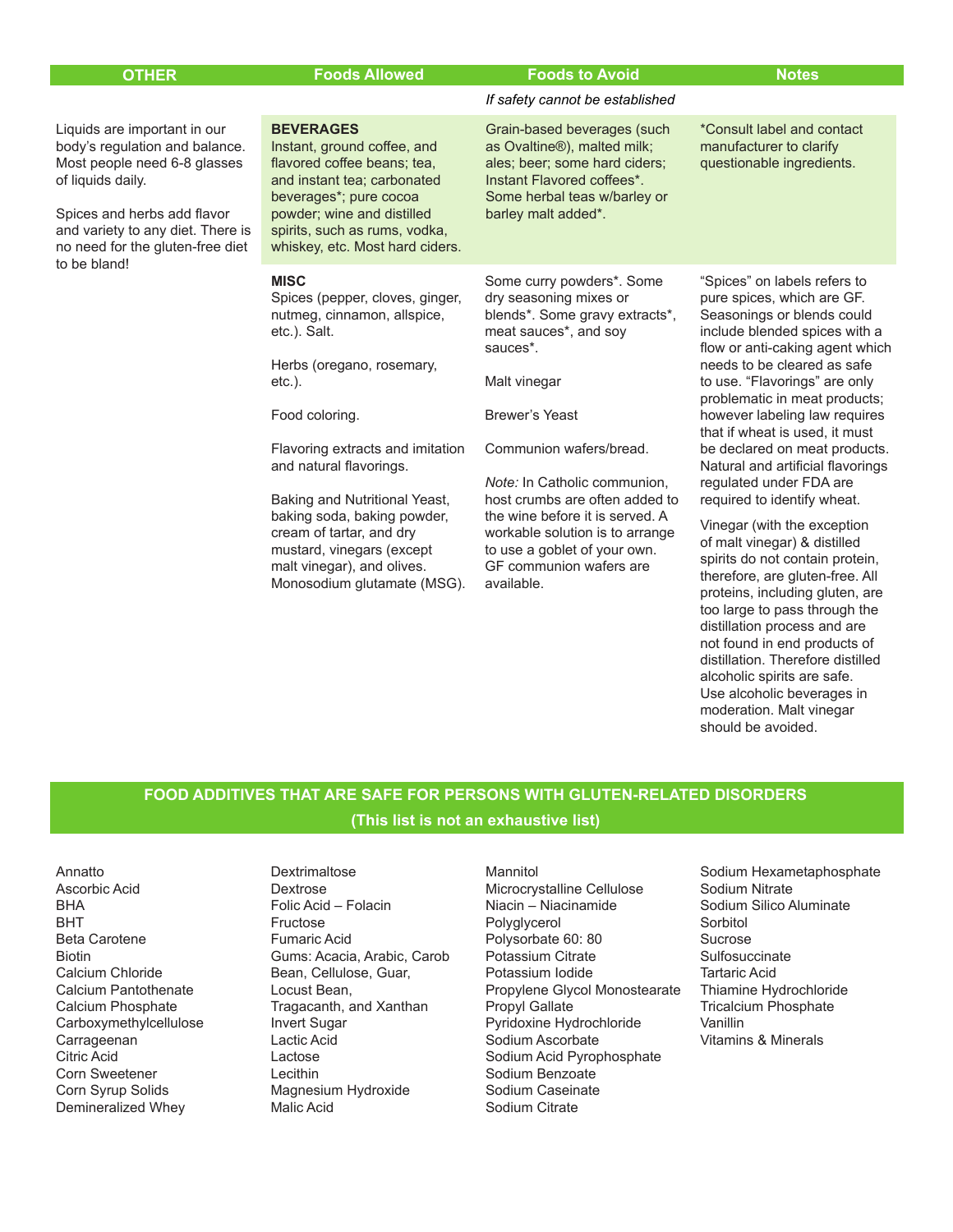| <b>QUESTIONABLE INGREDIENTS</b>                                                                                                                                                                                                                                 | <b>Foods Allowed</b>                                                                                                                                                                                                               | <b>Foods to Avoid</b>                                                                                                                                                                                     | <b>Notes</b>                                                                                                               |
|-----------------------------------------------------------------------------------------------------------------------------------------------------------------------------------------------------------------------------------------------------------------|------------------------------------------------------------------------------------------------------------------------------------------------------------------------------------------------------------------------------------|-----------------------------------------------------------------------------------------------------------------------------------------------------------------------------------------------------------|----------------------------------------------------------------------------------------------------------------------------|
| These must be cleared with<br>the manufacturer before they<br>are eaten. A sample letter<br>requesting information on the<br>questionable ingredients and<br>packaging, and processing of<br>these ingredients is on the last<br>page of this diet instruction. |                                                                                                                                                                                                                                    | If safety cannot be established                                                                                                                                                                           |                                                                                                                            |
| <b>DEXTRIN</b>                                                                                                                                                                                                                                                  | Allowed when sourced from<br>non-wheat carbohydrates, e.g.<br>rice or potatoes.                                                                                                                                                    | When derived from wheat.<br>in which case "wheat" will be<br>indicated on label.                                                                                                                          |                                                                                                                            |
| "FLOUR" or "CEREAL<br><b>PRODUCTS":</b>                                                                                                                                                                                                                         | Rice flour, corn flour, corn-<br>meal, potato flour amaranth‡,<br>quinoa‡, teff‡, millet‡, buck-<br>wheat‡, and soy flour or any<br>other allowed grains.                                                                          | Wheat, rye, barley, spelt and<br>other flours to be avoided.                                                                                                                                              | ‡Be sure the source is pure.<br>To avoid risk of cross-contact<br>with gluten, choose labeled or<br>certified gluten-free. |
| "VEGETABLE BROTH":                                                                                                                                                                                                                                              | contain any other ingredients. IT IS GLUTEN-FREE.                                                                                                                                                                                  | In the US, this must contain 2 or more of the following: beans, cabbage, carrots, celery, garlic,<br>onions, parsley, peas, potatoes, green bell pepper, red bell pepper, spinach, or tomatoes. It cannot |                                                                                                                            |
| "MALT" or "MALT<br><b>FLAVORING":</b>                                                                                                                                                                                                                           | Rarely derived from corn or<br>rice; if so, safe to consume.                                                                                                                                                                       | If label states "malt" or "malt<br>extract/flavoring", must be<br>avoided.                                                                                                                                |                                                                                                                            |
| "BROWN RICE SYRUP":                                                                                                                                                                                                                                             | From rice only.                                                                                                                                                                                                                    | Made with barley malt enzyme.                                                                                                                                                                             |                                                                                                                            |
| "STARCH":                                                                                                                                                                                                                                                       | In the US, it must be CORN<br>STARCH (in food products<br>only).                                                                                                                                                                   | If made with sources other than<br>corn, it must be labeled as to<br>its source (i.e.: wheat starch)                                                                                                      | In medicines 'starch' is not<br>necessarily made from corn.                                                                |
| "MODIFIED STARCH" or<br>"MODIFIED FOOD STARCH":                                                                                                                                                                                                                 | Arrowroot, corn, potato,<br>tapioca, waxy maize, or maize.                                                                                                                                                                         | From source ingredients other<br>than those allowed. If it is<br>made from wheat it must be<br>labeled as such.                                                                                           |                                                                                                                            |
| "VEGETABLE GUM":                                                                                                                                                                                                                                                | Carob bean, locust bean,<br>cellulose, guar gum, Arabic<br>gum, acacia gum, tragacanth,<br>or Xanthan gum.                                                                                                                         | Oat gum                                                                                                                                                                                                   |                                                                                                                            |
| "SOY SAUCE" or "SOY<br><b>SAUCE SOLIDS":</b>                                                                                                                                                                                                                    | Those which DO NOT contain<br>wheat (SOY ONLY).                                                                                                                                                                                    | Those brewed from wheat and<br>SOV.                                                                                                                                                                       | GF tamari is a good alternative<br>to soy sauce                                                                            |
| "MONO- and<br><b>DIGLYCERIDES":</b>                                                                                                                                                                                                                             | Always gluten-free. When used<br>in wet products, such as ice<br>cream, there is no concern.<br>In dry products, such as<br>seasoning mixes, they must<br>be 'dried' with a carrier. Those<br>using a non-wheat-based<br>carrier*. | Those using wheat-based<br>carriers in dry products.<br>The problem is the carrier<br>ingredients, not the mono- and<br>diglycerides.                                                                     | *Consult label and contact<br>manufacturer to clarify<br>questionable ingredients.                                         |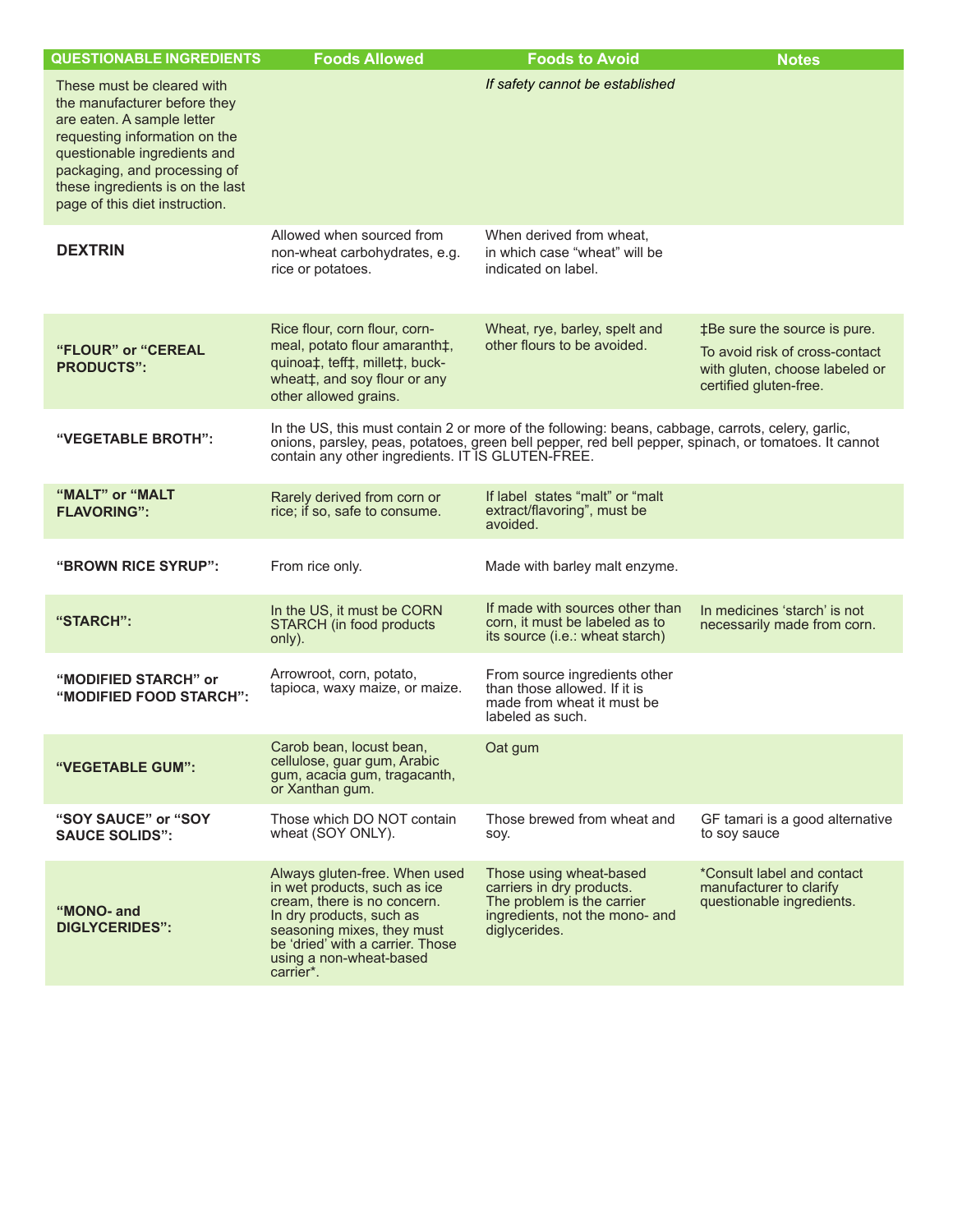# **MEDICATIONS**

Regulations for ingredients in medications are different than regulations for foods. Inactive ingredients are potentially problematic ingredients in medications. Only medications that come in direct contact with any part of the intestinal tract must be gluten-free. IV Drugs, medicated patches, liquids, topical agents, and inhalants generally do not contain ingredients with gluten.

Ask your doctor to add the following statement on all prescription drug orders "OR GLUTEN-FREE EQUIVALENT"

### **Gluten-Free Pharmaceutical Excipients:**

Acacia Alginic acid Alpha tocopheral Ascorbic acid Benzyl alcohol Calcium carbonate Carboxymethylcellulose Citric acid Corn starch

Croscarmellose sodium Dextrose Docusate sodium Fructose Glucose Hydrogenated vegetable oil Hydroxypropyl cellulose Lactose Magnesium carbonate

Magnesium stearate Matitol Maltose Mannitol Microcrystalline cellulose Polydextrose Povidone Propylene glycol Silicon dioxide

**Simethicone** Sodium benzoate Sodium lauryl sulfate Sorbitol Stearic acid Sucrose Vanillin Xanthan gum Zinc stearate

| <b>Medication Ingredient</b>                      | <b>When Allowed</b>                                                     | <b>When to Avoid</b><br>If safety cannot be established | <b>Notes</b>                                                                                                                   |
|---------------------------------------------------|-------------------------------------------------------------------------|---------------------------------------------------------|--------------------------------------------------------------------------------------------------------------------------------|
| STARCH:                                           | Made from corn, rice, tapioca<br>or potato.                             | Made from wheat.                                        |                                                                                                                                |
| <b>PREGELATINIZED STARCH:</b>                     | From corn or tapioca starch.                                            | Made from wheat                                         |                                                                                                                                |
| DEXTRIMALTOSE:                                    |                                                                         | If sourced from barley                                  |                                                                                                                                |
| <b>MALT, MALT SYRUP:</b>                          |                                                                         | Always avoid                                            | Derived from barley & used in<br>production of other ingredients.                                                              |
| DEXTRIN, DEXTRATES,<br><b>CYCLODEXTRINS:</b>      | From corn or potato starch.                                             | Made from wheat                                         |                                                                                                                                |
| <b>MALTODEXTRIN:</b>                              | Derived from caramel color -<br>in the U.S. is generally corn<br>based. | Wheat or oat maltodextrin.                              |                                                                                                                                |
| SODIUM STARCH GLYCOLATE<br>(CARBOXYETHYL STARCH): | From potato, corn, rice or<br>tapioca.                                  | Made from wheat.                                        |                                                                                                                                |
| <b>ALCOHOL (DISTILLED</b><br>ETHANOL):            | All                                                                     |                                                         | Distillation separates out<br>pure ethanol from proteins in<br>original starting matter. Distilled<br>spirits are gluten-free. |

# **Resources for Gluten-Free Drug Information:**

- gluten.org/2019/10/17/medications-and-the-gluten-free-diet/ - www.glutenfreedrugs.com (Pharmacist controlled site) - dailymed.nlm.nih.gov/dailymed/